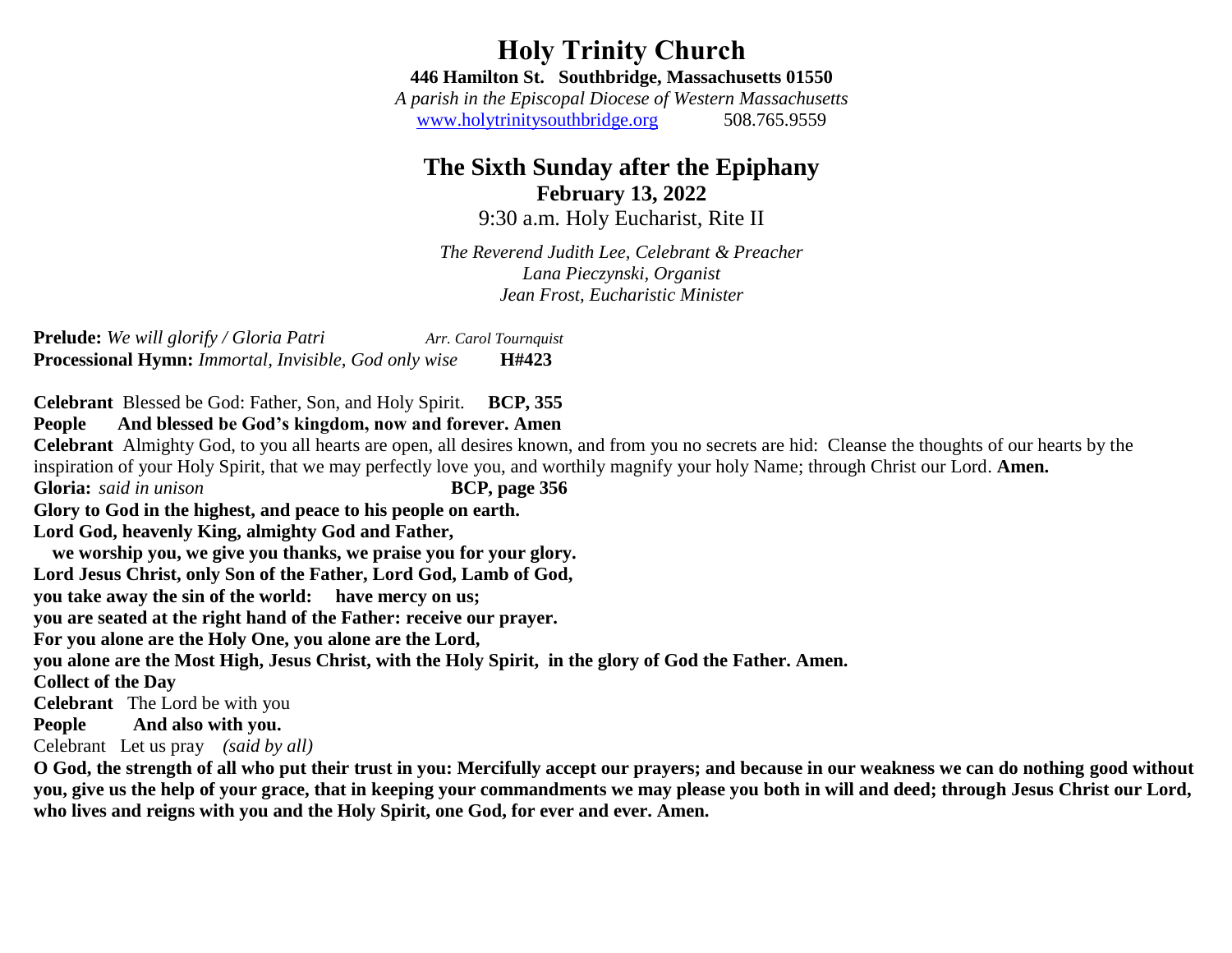# **The Liturgy of the Word**

# **First Reading A reading from the Prophet Jeremiah [17:5-10]**

Thus says the Lord: Cursed are those who trust in mere mortals

and make mere flesh their strength, whose hearts turn away from the Lord. They shall be like a shrub in the desert, and shall not see when relief comes. They shall live in the parched places of the wilderness, in an uninhabited salt land. Blessed are those who trust in the Lord, whose trust is the Lord. They shall be like a tree planted by water, sending out its roots by the stream. It shall not fear when heat comes, and its leaves shall stay green; in the year of drought it is not anxious, and it does not cease to bear fruit. The heart is devious above all else; it is perverse--who can understand it? I the Lord test the mind and search the heart, to give to all according to their ways, according to the fruit of their doings.

**Reader** The Word of the Lord **People Thanks be to God**

# **Silence**

**Psalm 1** *Beatus vir qui non abiit* **BCP, page 585** *said by all, in unison*  **1 Happy are they who have not walked in the counsel of the wicked\* nor lingered in the way of sinners, nor sat in the seats of the scornful! 2 Their delight is in the law of the Lord, \* and they meditate on his law day and night. 3 They are like trees planted by streams of water, bearing fruit in due season, with leaves that do not wither; \* everything they do shall prosper. 4 It is not so with the wicked; \* they are like chaff which the wind blows away. 5 Therefore the wicked shall not stand upright when judgment comes, \* nor the sinner in the council of the righteous. 6 For the Lord knows the way of the righteous, \* but the way of the wicked is doomed. Silence**

**Holy Gospel Luke 6:17-26**

Jesus came down with the twelve apostles and stood on a level place, with a great crowd of his disciples and a great multitude of people from all Judea, Jerusalem, and the coast of Tyre and Sidon. They had come to hear him and to be healed of their diseases; and those who were troubled with unclean spirits were cured. And all in the crowd were trying to touch him, for power came out from him and healed all of them. Then he looked up at his disciples and said:

"Blessed are you who are poor, for yours is the kingdom of God.

"Blessed are you who are hungry now, for you will be filled.

"Blessed are you who weep now, for you will laugh.

"Blessed are you when people hate you, and when they exclude you, revile you, and defame you on account of the Son of Man. Rejoice in that day and leap for joy, for surely your reward is great in heaven; for that is what their ancestors did to the prophets."

"But woe to you who are rich, for you have received your consolation.

"Woe to you who are full now, for you will be hungry.

"Woe to you who are laughing now, for you will mourn and weep.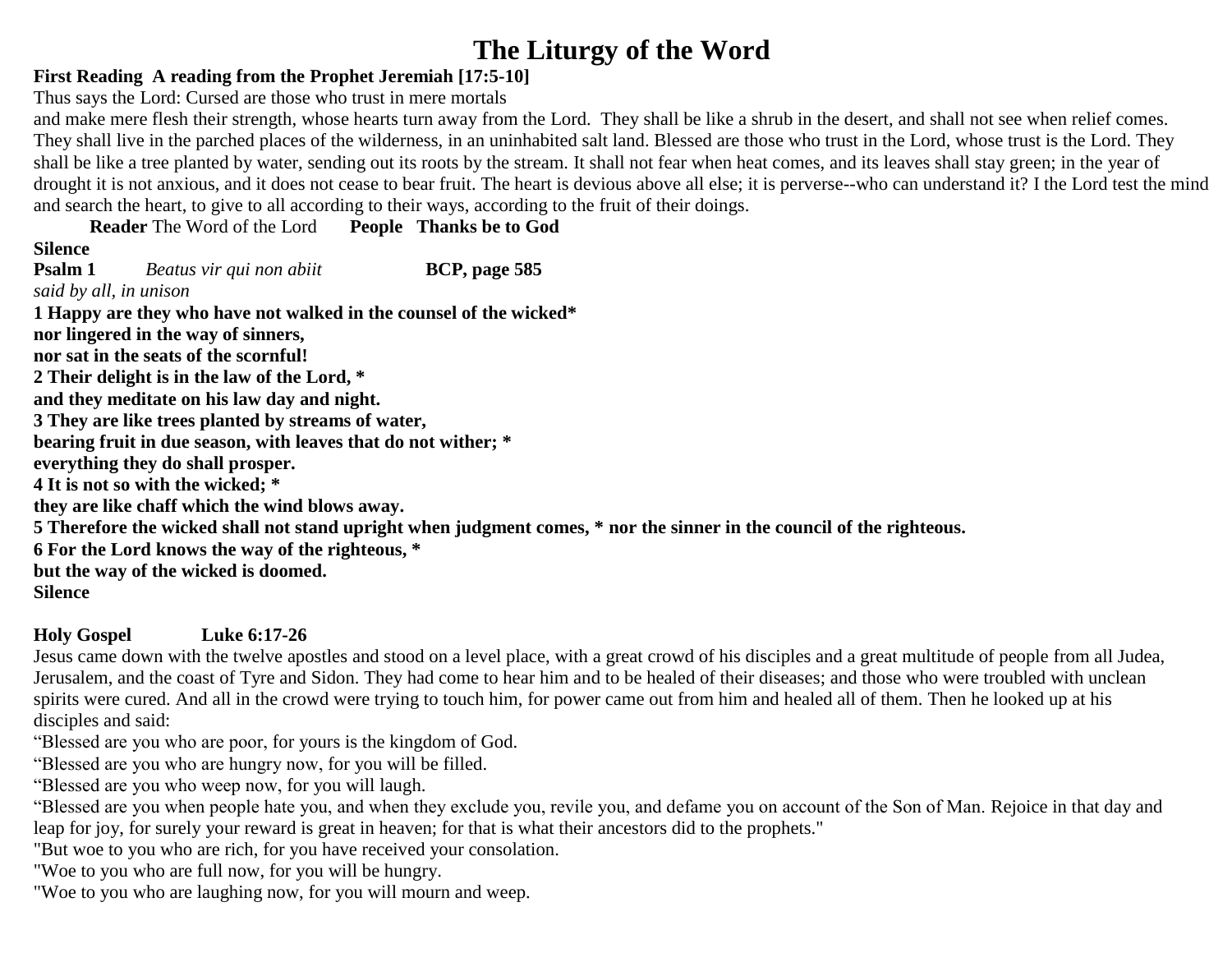"Woe to you when all speak well of you, for that is what their ancestors did to the false prophets."

*Celebrant* The Gospel of the Lord

**People Praise to you Lord Christ**

**Sermon** The Rev. Judith Lee

**The Nicene Creed BCP, Page 358** 

### **Prayers of the People**

In faith, hope and love let us pray for God's people throughout the world, for our Presiding Bishop Michael and for our Bishop Douglas, for this gathering, and for the one, holy, catholic, and apostolic church, saying *Lord, make us one.*

That we worship God in spirit and in truth. For the peace that comes from God alone, for the unity of all peoples, and for the salvation of souls. Let us pray in the will of Christ: **Lord, make us one.** 

That we may be freed from our sins against one another: from prejudice and hasty judgment; from ignorance or pride; from isolation and exclusivity; from apathy and complacency.

Let us pray in the forgiveness of Christ: **Lord, make us one.** 

That the leaders of all nations may seek peace and justice, and that they may give priority to the poor and the homeless, to children, refugees and victims of random violence,

Let us pray in the spirit of Christ **Lord, make us one.**

That the churches may discover again their unity in the one baptism, that we may share joy and wonder at God's works. Let us pray with the heart of Christ: **Lord, make us one.**

That this congregation may discern God's purpose with wisdom and courage, Let us pray in the strength of Christ: **Lord, make us one.**

That our homes may be filled with grace during this coming year, and that our families may have confidence and peace in following Christ. Let us pray in the wisdom of Christ: **Lord, make us one.**

That all Christians may embrace together Christ's command to care for those in need; the sick, the poor, the hungry, the lonely, the outcast. Let us pray in the mercy of Christ: **Lord, make us one.**

#### **Prayer for the Parish:**

**O everlasting source of Love, in whom our faith resides, guide us surely ever forward on our lifelong journey. Not so fast that we miss the beauty that surrounds us on the way, nor miss your grace so freely given that teaches us how to grow. But with a steady presence felt and a sense of gratitude may we find our place amidst the jungle of life within the Kingdom of heaven on earth. Amen.**

**The Confession BCP, page 360 The Peace Announcements and 'God Moment'**  *You are invited to offer a brief comment about God in your life. If you have shared recently, please allow others to speak.*

**Offertory** *The Lord my God my Shepherd is* (**H#663**) *Instrumental*